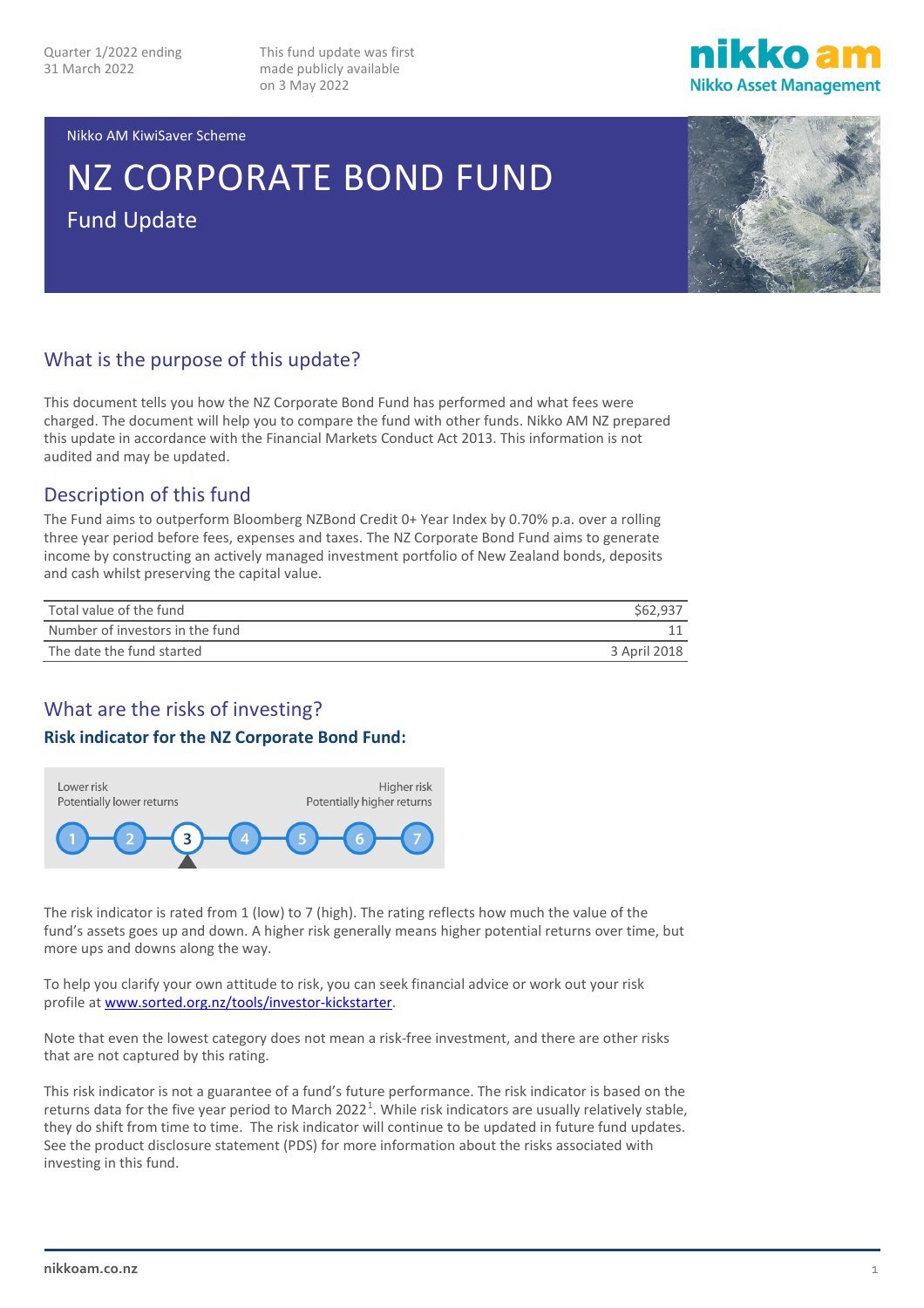# nikko am

# How has the fund performed?

|                                               | Past year |
|-----------------------------------------------|-----------|
| Annual return                                 | $-3.79%$  |
| (after deductions for charges and tax)        |           |
| Annual return                                 | $-5.25%$  |
| (after deductions for charges but before tax) |           |
| Market index annual return                    | $-4.61%$  |
| (reflects no deduction for charges and tax)   |           |

The market index on which the annual return is based is the Bloomberg NZBond Credit 0+ Year Index.

Additional information about the market index is available on the offer register at [https://disclose-register.companiesoffice.govt.nz/.](https://disclose-register.companiesoffice.govt.nz/)

# Annual return graph<sup>2,[3](#page-4-2)</sup>



This shows the return after fund charges and tax for each year ending 31 March since the fund started. The last bar shows the average annual return since the fund started, up to 31 March 2022.

**Important:** This does not tell you how the fund will perform in the future.

Returns in this update are after tax at the highest prescribed investor rate (PIR) of tax for an individual New Zealand resident. Your tax may be lower.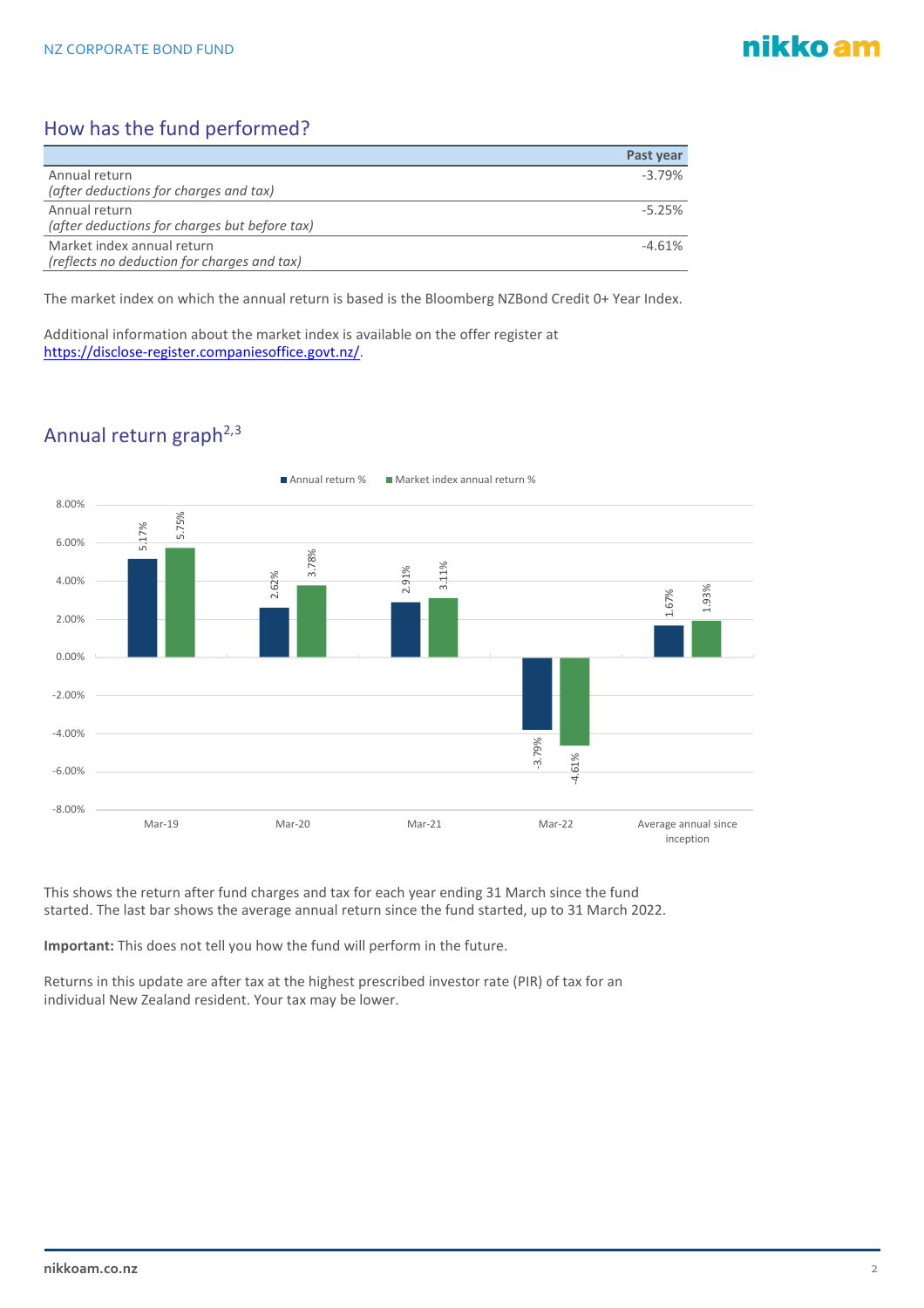about those fees.

## What fees are investors charged?

Investors in the Nikko AM NZ Corporate Bond Fund are charged fund charges. In the year to 31 March 2022, these were (inclusive of GST where applicable):

|                                             | % of net asset value   |
|---------------------------------------------|------------------------|
| <b>Total fund charges</b>                   | 0.80%                  |
| Which are made up of:                       |                        |
| Total management and administration charges | 0.80%                  |
| Including:                                  |                        |
| Manager's basic fee                         | 0.80%                  |
| Other management and administration charges | 0.00%                  |
| <b>Total performance-based fees</b>         | $0.00\%$               |
|                                             |                        |
| Other charges                               | \$ amount per investor |

**Annual membership fee \$30 per annum** \$30 per annum Investors may also be charged individual action fees for specific actions or decisions (for example, for withdrawing from or switching funds). See the Nikko AM KiwiSaver Scheme PDS for more information

Example of how this applies to an investor

Small differences in fees and charges can have a big impact on your investment over the long term.

Simon had \$10,000 in the fund at the start of the year and did not make any further contributions. At the end of the year, Simon incurred a loss after fund charges were deducted of \$525 (that is -5.25% of his initial \$10,000). Simon also paid \$30 in other charges. This gives Simon a total loss after tax of \$409 for the year. [4](#page-4-3)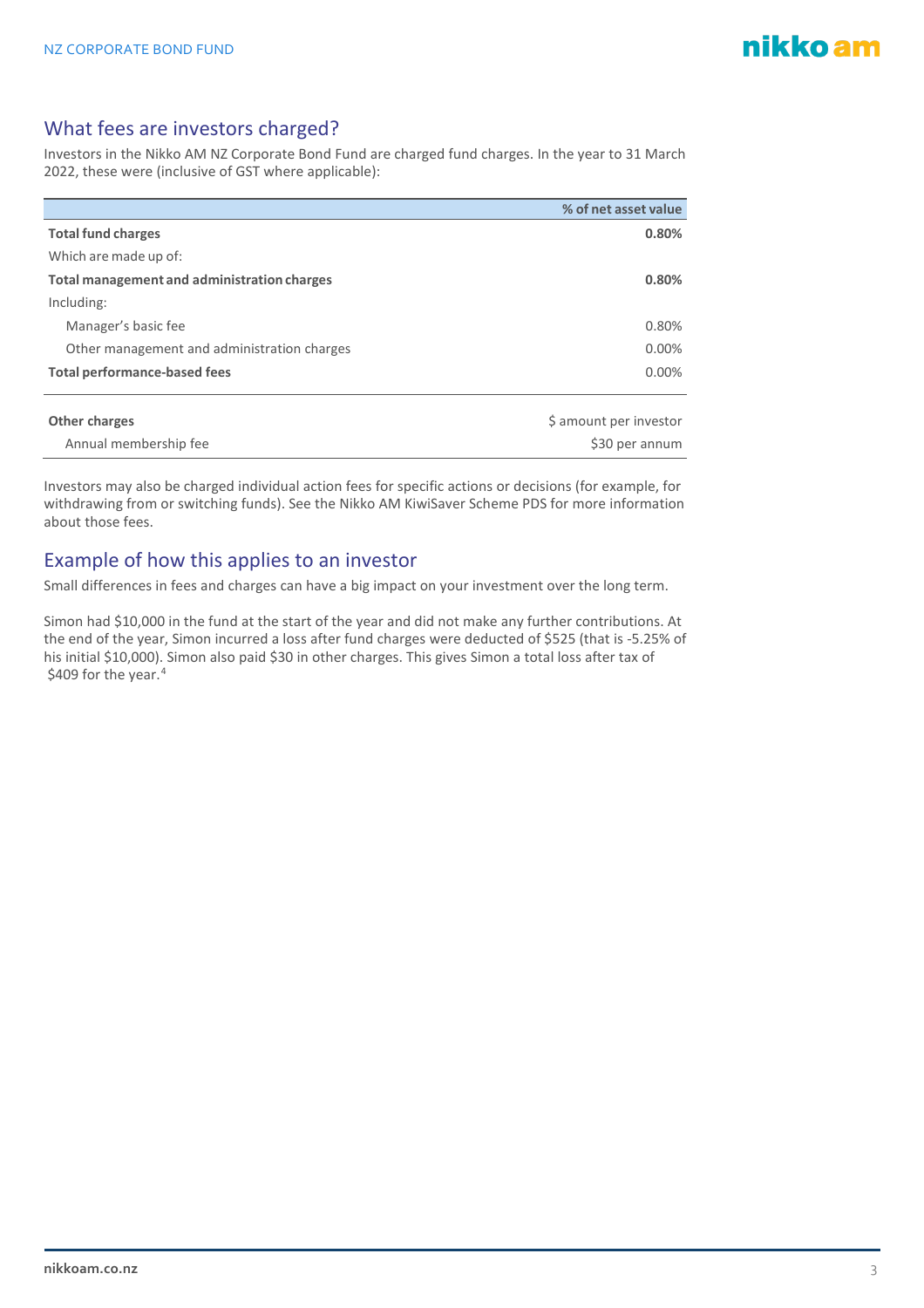# nikko am

## What does the fund invest in?

This shows the types of assets that the fund invests in.



## **Actual investment mix Target investment mix[5](#page-4-4)**

New Zealand fixed interest 100%

## Top 10 investments

|                | <b>Name</b>                                  | <b>Type</b>                | <b>Country</b> | <b>Credit</b><br>rating<br>(if debt<br>securities) | Percentage<br>of fund's net<br>asset value |
|----------------|----------------------------------------------|----------------------------|----------------|----------------------------------------------------|--------------------------------------------|
|                | Westpac NZ 1.439% 02/24/26                   | New Zealand fixed interest | New Zealand    | AA-                                                | 4.12%                                      |
| $\overline{2}$ | Housing NZ 3.42% 18/10/2028                  | New Zealand fixed interest | New Zealand    | AAA                                                | 3.71%                                      |
| 3              | Westpac New Zealand Ltd 160227 3.696 Cb      | New Zealand fixed interest | New Zealand    | AA-                                                | 3.32%                                      |
| $\overline{4}$ | NZ Govt Inflation Index Bond 20/09/25        | New Zealand fixed interest | New Zealand    | AAA                                                | 3.03%                                      |
| 5              | Kiwibank Ltd 2.155% 20/09/2024               | New Zealand fixed interest | New Zealand    | $A+$                                               | 2.98%                                      |
| 6              | ASB Bank Ltd 040526 1.646 Cb                 | New Zealand fixed interest | New Zealand    | $AA-$                                              | 2.98%                                      |
|                | Kiwi 2.635% 05/10/2026                       | New Zealand fixed interest | New Zealand    | $A+$                                               | 2.69%                                      |
| 8              | Insurance Australia Group Ltd 150643 5.15 CB | New Zealand fixed interest | Australia      | <b>BBB</b>                                         | 2.29%                                      |
| 9              | ASB Bank Ltd 1.83% 08/19/2024                | New Zealand fixed interest | New Zealand    | $AA-$                                              | 2.27%                                      |
| 10             | Chorus Ltd 4.35% 06/12/2028                  | New Zealand fixed interest | New Zealand    | <b>BBB</b>                                         | 2.21%                                      |

The total value of the top 10 investments makes up 29.60% of the net asset value of the fund.